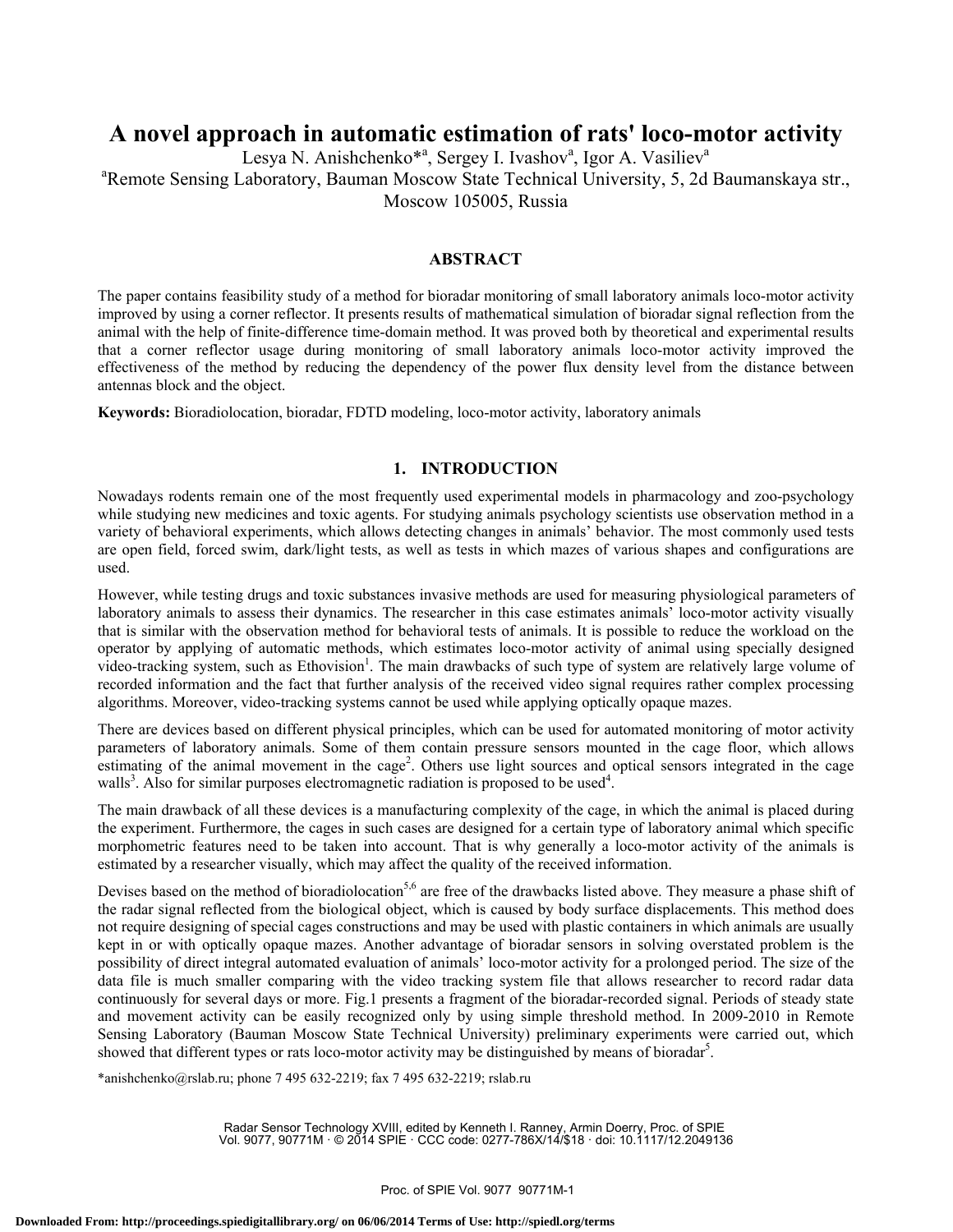

Figure 1. Radar signal reflected from an animal (1 – steady state, 2 – physical activity).

However, these experiments also showed that the power of the received signal depends greatly on the distance between antennas block and the object, which significantly decrease the accuracy of threshold method for movement intensity estimation. In classic radiolocation for elimination of this factor corner reflectors (CR) are used. For studying of a CR usage effectiveness while rats movement activity monitoring by means of a bioradar we carried out a mathematical simulation and experimental testing of this process for cases with and without CR. Paragraphs 2 and 3 present results of mathematical simulation and experiments respectively.

## **2. MATHEMATICAL MODEL OF ELECTROMAGNETIC WAVE INTERACTION WITH AN ANIMALS' BODY**

FDTD-base modeling software<sup>7</sup> was used for 3D simulating of the electromagnetic wave propagation process in the context of solving problem. A 3D CAD model was used as a mathematical model of a rat (Fig. 2). This model imitates only the shape of an animals' body and does not take into account its internal structure. The material of the 3D rat model had following dielectrically properties: conductivity is 2.8 S/m and relative permittivity is 46. These values correspond to properties of a muscle tissue at 3.0 GHz probing frequency<sup>8</sup>. Such simplified representation of the detecting object can significantly reduce the effort required while creating an anatomically realistic model; however, it does not affect the results of modeling significantly.



#### Figure 2. A 3D model of an animal.

We carried out simulation for two cases: with and without CR. A CR was formed by three orthogonal plates 70x70x70 cm each between them a model of a rat was placed (Fig. 3a). In simulation with CR the distance from the center of the model of a rat to CR vertex was 0.3 m. The distance between the center of the rat model and receiving antenna along z-axis varied from 1.0 to 2.0 m with a step of 0.1 m, which was found out as the most suitable ranges while estimating of rats' loco-motor activity by means of a bioradar in practice. Parameters of the scattered electromagnetic field were calculated at 11 points imitating receivers (Fig. 3b).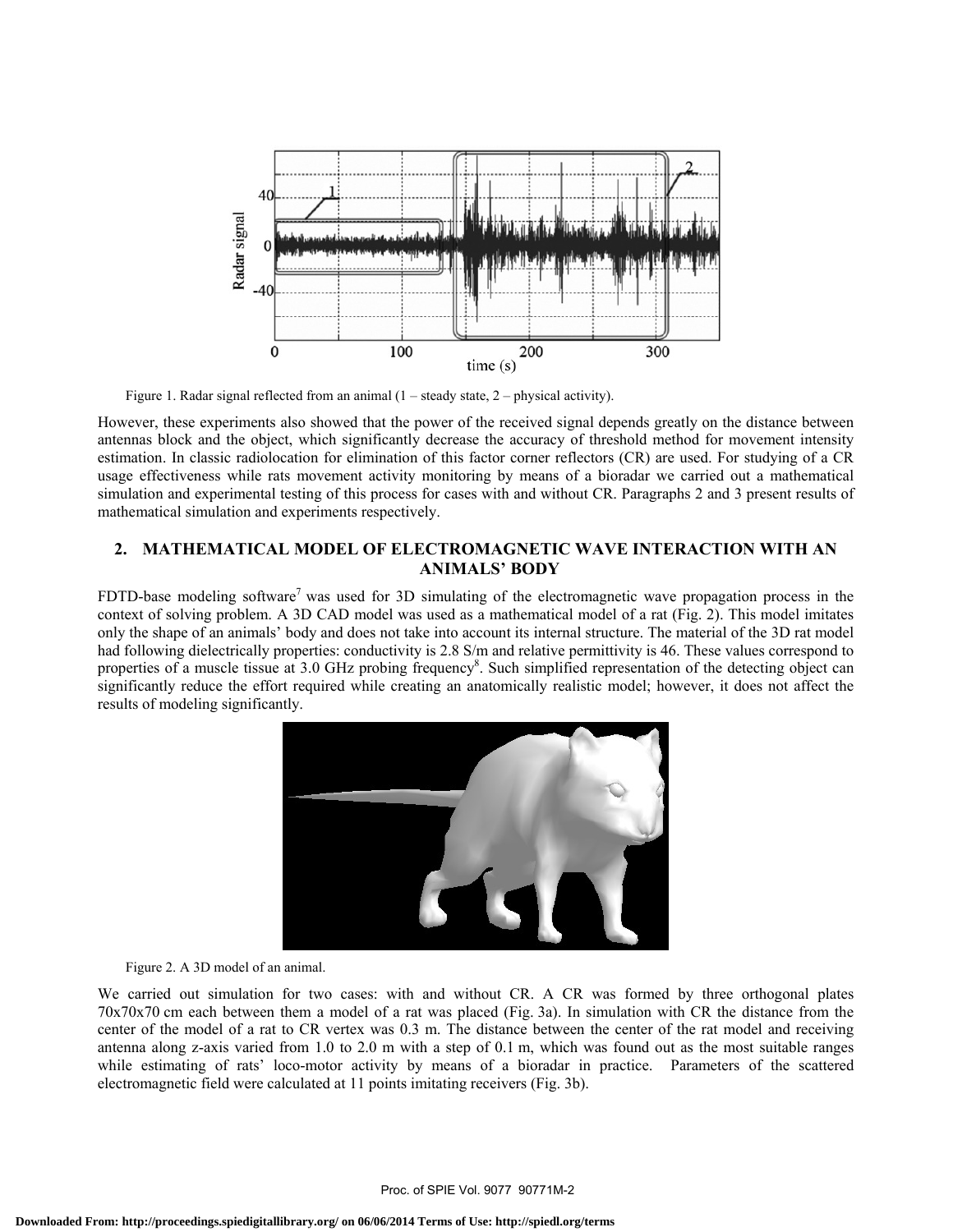

Figure 3. Mathematical model geometry with CR usage.

Probing signal frequency was set equal to 4.0 GHz, which corresponds to one of the probing frequencies of the bioradar used in the experiments. As a source type, an impinging plane wave of sinusoid type was set up. It propagates in the direction opposite to Z-axis in Fig. 3a. Fig. 4 presents the probing signal and its spectrum.



Figure 4. Probing signal and its spectrum.

We used a perfect electric conductor, which exhibits infinite electrical conductivity, as a CR material. Cell size was set in accordance with probing frequency of 4 GHz by the following equation:

$$
l = \frac{c}{2f} = \frac{3 \cdot 10^8 \, m/s}{2 \cdot 4 \, GHz} \approx 4 \, cm
$$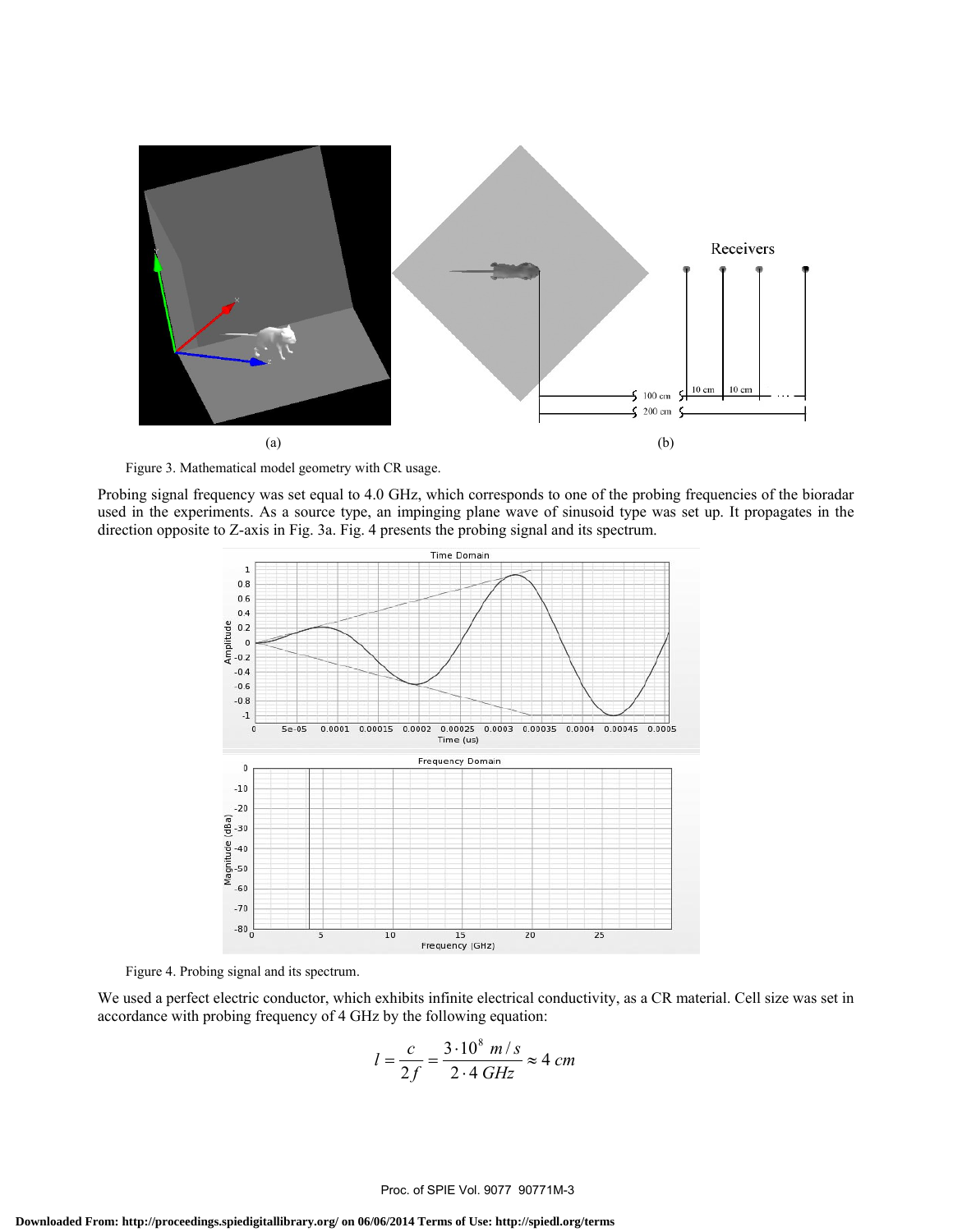## where *c* – electromagnetic wave propagation velocity in vacuum; *f* - probing frequency.

A computational domain was a rectangular block of 188x200x470 cells, which is 0.75x0.80x1.88 m. Outer-boundaries were set to be absorbing. For each receiver we calculated y-directed vector of electric field  $\dot{E}_y$ . Results of calculation for real and imaginary components of  $\dot{E}_y$  and its absolute values  $|\dot{E}_y|$  for each receiver are presented in Table 1 and in Fig. 5.

|             | <b>Model with CR</b>   |                            |                                 | <b>Model without CR</b> |                            |               |
|-------------|------------------------|----------------------------|---------------------------------|-------------------------|----------------------------|---------------|
| Distance, m | $Re(\dot{E}_{\nu})$    | $\text{Im}(\dot{E}_{\nu})$ | $\left  {{{\dot E}_y}} \right $ | $Re(\dot{E}_{\nu})$     | $\text{Im}(\dot{E}_{\nu})$ | $ \dot{E}_y $ |
|             | $\times 10^{-9}$ , V/m |                            |                                 | $\times 10^{-11}$ , V/m |                            |               |
| 1.0         | 1,32                   | $-1,08$                    | 1,71                            | 4,16                    | 6,67                       | 7,86          |
| 1.1         | $-1,59$                | $-0,54$                    | 1,68                            | 3,70                    | $-5,76$                    | 6,85          |
| 1.2         | 0,33                   | 1,66                       | 1,69                            | $-5,97$                 | $-0,70$                    | 6,02          |
| 1.3         | 1,35                   | $-1,10$                    | 1,74                            | 1,75                    | 4,96                       | 5,26          |
| 1.4         | $-1,63$                | $-0,73$                    | 1,79                            | 3,32                    | $-3,31$                    | 4,68          |
| 1.5         | 0,01                   | 1,79                       | 1,79                            | $-3,95$                 | $-1,39$                    | 4,18          |
| 1.6         | 1,64                   | $-0,73$                    | 1,79                            | 0,33                    | 3,65                       | 3,66          |
| 1.7         | $-1,28$                | $-1,17$                    | 1,74                            | 2,80                    | $-1,58$                    | 3,21          |
| 1.8         | $-0,57$                | 1,54                       | 1,64                            | $-2,26$                 | $-1,57$                    | 2,75          |
| 1.9         | 1,54                   | $-0,07$                    | 1,54                            | $-0,39$                 | 2,28                       | 2,32          |
| 2.0         | $-0,60$                | $-1,25$                    | 1,38                            | 1,91                    | $-0,56$                    | 1,99          |

Table 1. Amplitude of  $\dot{E}_y$  for a range of distances between the animal and antennas.



Figure 5. Probing signal and its spectrum.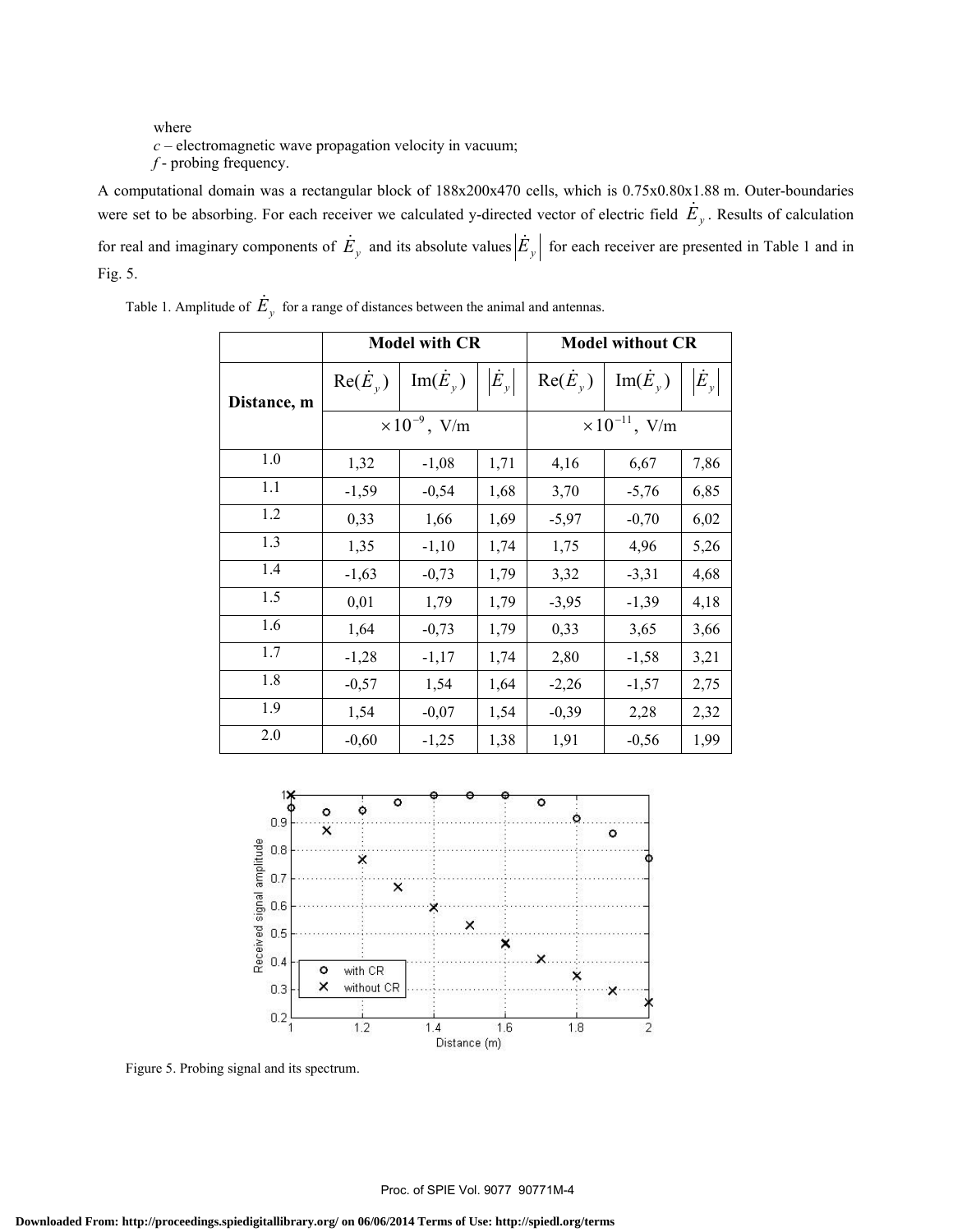As it is clearly seen from Table 1 that usage of CR results in two orders increasing of scattered  $|\dot{E}_y|$  values compared with the case when CR was absent. To make the results of simulating with and without CR easier to compare Fig. 5 presents normalizes  $|\dot{E}_y|$  values. These results confirm that using of CR allows decreasing received signal power dependency from the range to the object. In case when CR is present alteration of the distance between the animal and antennas from 1.0 to 2.0 m results in not higher than 12 % variation of received signal amplitude  $(\dot{E}_y)$ . However, in case if CR is not used the same changes exceed 60 %.

## **3. EXPERIMENTAL RESULTS**

Multi-frequency radar with quadrature receiver designed at the Remote Sensing Laboratory was used in experiments with laboratory rats. The radar had following technical characteristics:

| Number of frequencies                  | 16                         |
|----------------------------------------|----------------------------|
| Sampling frequency                     | $62.5$ Hz                  |
| Operating frequency band               | $3.6 - 4.0$ GHz            |
| Distance space resolution              | 0.5 <sub>m</sub>           |
| Recording signals band                 | $0.03 - 5.00$ Hz           |
| Dynamic range of the recording signals | 60 dB                      |
| Dimensions of antennas block           | $150\times150\times370$ mm |

This radar was created for remote monitoring of movement activity, breathing and heartbeat of human. Nevertheless, it could be also used for tracking movement of small laboratory animals.

Sketch and photo of the experimental set up for estimation of animal's movement activity by means of radar are given in Fig 6a and 6b respectively. During experiments, the animal (Wistar rat) was placed into a box of 70x70x70 cm size with dielectric walls. Two walls and a floor of the box were covered with aluminum foil to form CR. Transmitting and receiving antennas of the radar were pointed to the box as Fig. 6b shows.



Figure 6. Scheme and photo of the experimental set up.

While conducting the experiments antennas were placed on a tripod in such way that the distance from it to the rat varied from 1.0 to 2.0 m in 0.1 m increment, which is equal to parameters used for mathematical simulation. We conduct two series of the experiments: with and without CR. During the experimental procedure, we need a rat to sit steady at exact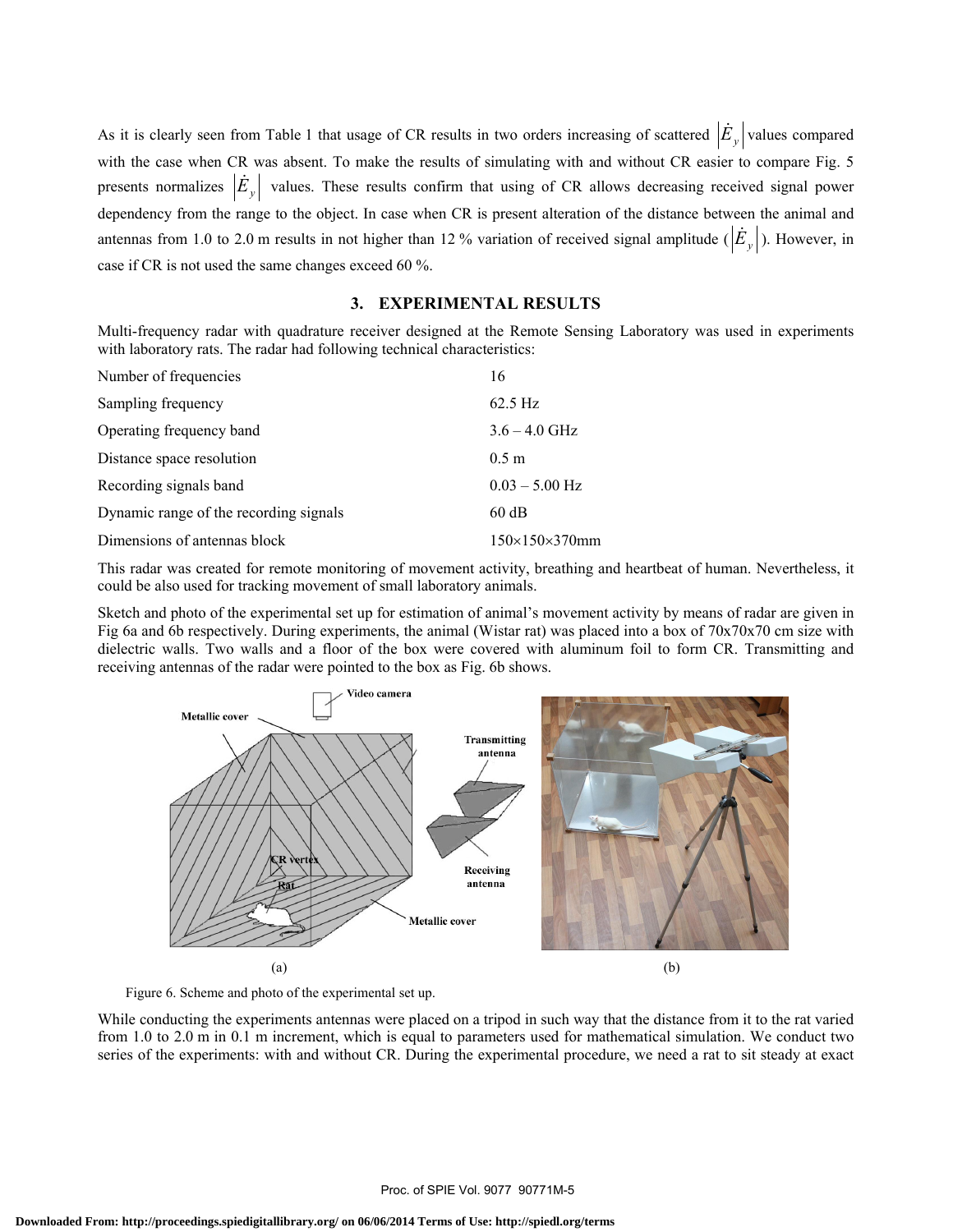distance from the antennas to compare received bioradar signal power for the same range as it was done in mathematical model. To prevent animal from moving it was placed into a plastic container, which is shown in Fig. 7.



Figure 7. Rat in a plastic container.

It is worth to be mentioned that such relatively motionless state of the experimental animal allows estimating its' respiration frequency (Fig. 8), which may be useful if researcher is interested in non-contact monitoring of rats respiration dynamics.



Figure 8. The recorded bioradar signal (a) and its spectrum (b).

Fig. 9 presents the results of the experiments with and without CR usage. The normalized power of the recorded bioradar signal reflected from the animal for each of the ranges listed above for both cases with and without of CR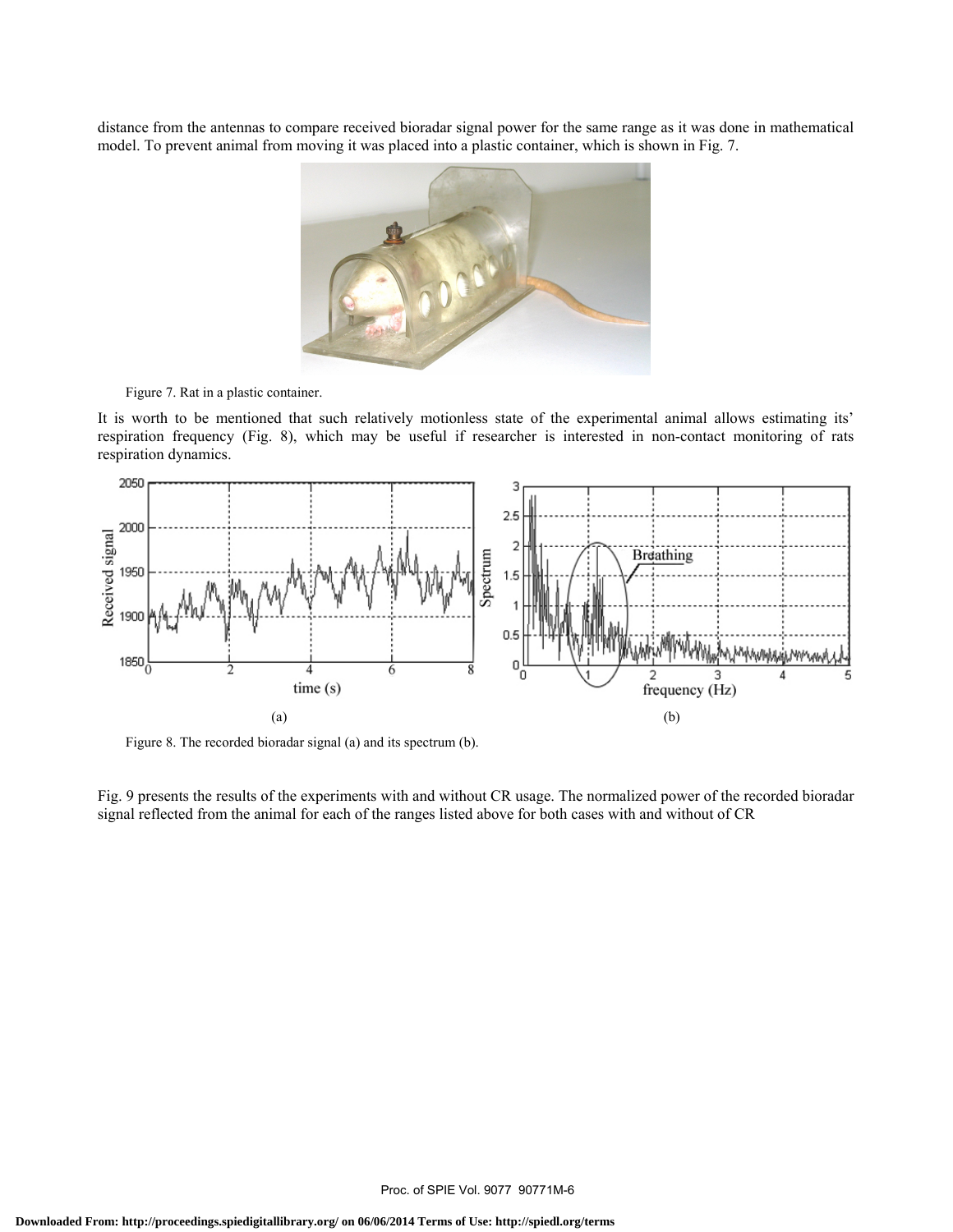

Figure 9. Amplitude of received bioradar signal vs. the distance between the animal and antennas.

#### **4. CONCLUSION**

Results of mathematical simulation proved that CR application leads to decrease of received signal power dependency from the range to the located object. In case when the animal is placed into the box of 0.7x0.7x0.7 m size received signal amplitude vary less than 12 %, whereas if CR is absent this value is more than 60 %.

Comparison of experimental and theoretical results showed that proposed mathematical model is adequate for observed phenomena simulation and CR usage may be proposed as an effective measure for eliminating of received signal power dependence from the range to the located object. In this case, bioradiolocation method may provide a prolonged accurate estimation of small laboratory animals' integral movement activity for pharmacology or zoo-psychology.

#### **ACKNOWLEDGEMENTS**

The study was supported by grants of Russian Foundation for Basic Research (#12-07-00712A, #13-07-00248A) and the grant of the President of Russian Federation (MK-889.2014.9). The authors of the paper would like to thank REMCOM<sup>7</sup> for the use of trial version of XFdtd software for simulation and modeling purposes.

#### **REFERENCES**

- [1] Noldus Information Technology, "Ethovision XT", URL: http://www.noldus.com/animal-behaviorresearch/products/ethovision-xt (2013).
- [2] Seymour Bederman, Larry G Lankford, "Apparatus for measuring the activity of laboratory animals," US Pattent 3633011, Jan. 4 (1972).
- [3] Matsuda Hideo, "Method and apparatus for measuring motion amount of laboratory animal," US Pattent 5608209, Mar. 4 (1997).
- [4] Terence J Salmons, "Activity detector," US Pattent 3439358, Apr. 15 (1969).
- [5] L.N. Anishchenko, A.S. Bugaev, S.I. Ivashov and I.A. Vasiliev, "Application of Bioradiolocation for Estimation of the Laboratory Animals' Movement Activity," PIERS Online 5(6), 551 – 554 (2009).
- [6] Kropveld D., Chamuleau R., "Doppler radar devise as a useful tool to quantify the liveliness of the experimental animal," Med. & amp; Biol Eng. & amp; Comput. 31, 340 – 342 (1993).